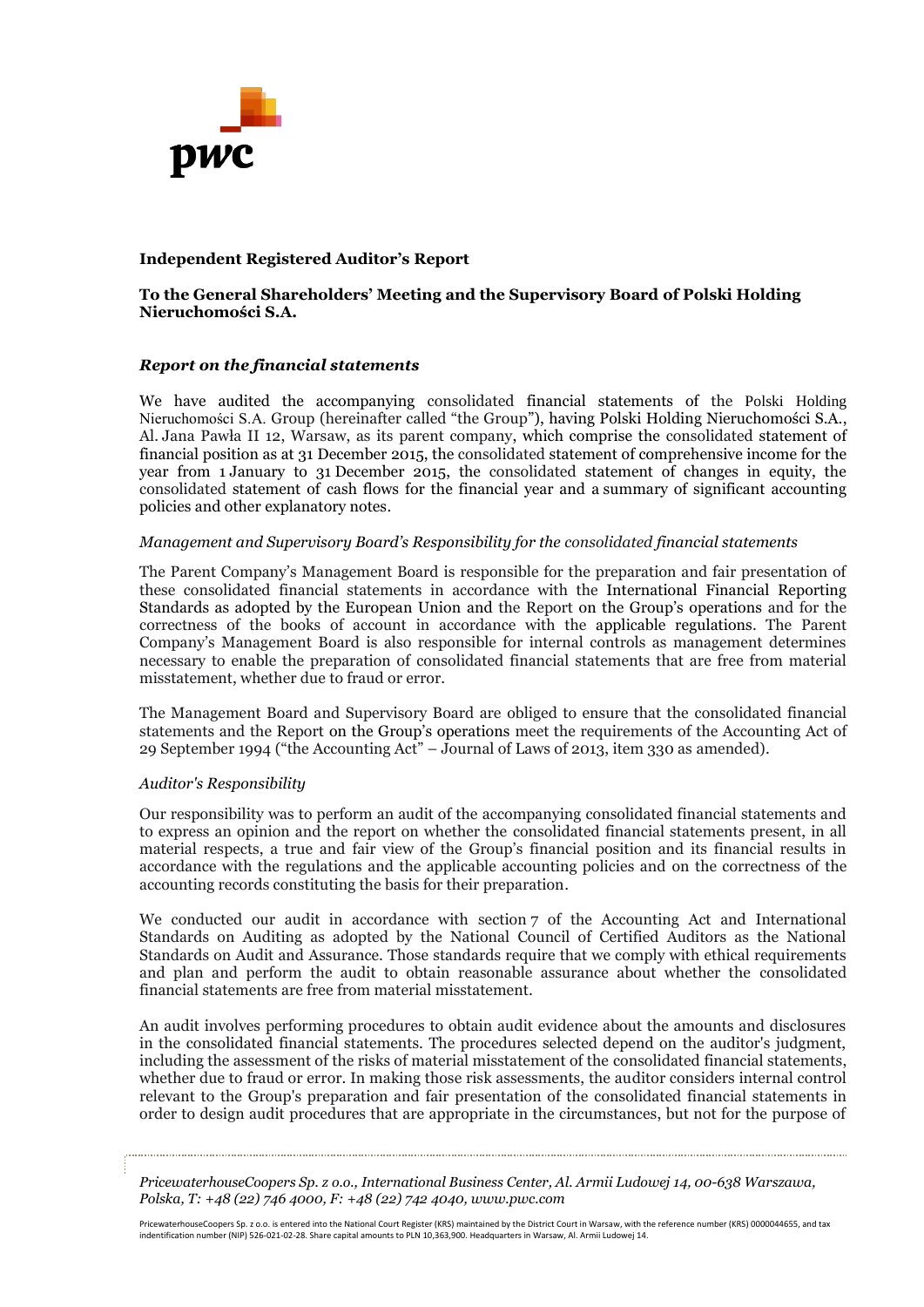

expressing an opinion on the effectiveness of the entity's internal control. An audit also includes evaluating the appropriateness of accounting policies used and the reasonableness of accounting estimates made by management, as well as evaluating the overall presentation of the consolidated financial statements.

We believe that the audit evidence we have obtained is sufficient and appropriate to provide a basis for our audit opinion.

#### *Opinion*

In our opinion, the accompanying consolidated financial statements in all material respects:

- a. give a true and fair view of the Group's financial position as at 31 December 2015 and its financial performance and its cash flows for the year from 1 January to 31 December 2015, in accordance with the International Financial Reporting Standards as adopted by the European Union;
- b. comply in terms of form and content with the applicable laws , including the Decree of the Minister of Finance dated 19 February 2009 on current and periodic information provided by issuers of securities and the conditions of recognizing as equal information required by the law of other state, which is not a member state ("the Decree" – Journal of Laws of 2014, item 133);
- c. have been prepared on the basis of correctly maintained consolidation documentation.

#### *Report on Other Legal and Regulatory Requirements*

#### *Opinion on the Report on the Group's operations*

The information contained in the Report on the Group's operations for the year from 1 January to 31 December 2015 accommodates the requirements of article 49 paragraph 2 of the Accounting Act and the Decree and is consistent with the information contained in the audited consolidated financial statements.

Based on the knowledge of the Group and its environment obtained during our audit we have not identified any material misstatements in the Report on the Group's operations.

In the Statement of Corporate Governance, which is a separate part of the Report on the Group's operations, the Group included information in accordance with the scope defined in the Decree. This information complies with the applicable regulations and is consistent with the information contained in the consolidated financial statements.

Auditor conducting the audit on behalf of PricewaterhouseCoopers Sp. z o.o. Registered Audit Company No. 144:

Mateusz Księżopolski

Group Registered Auditor, Key Registered Auditor No. 12558

Warsaw, 15 March 2016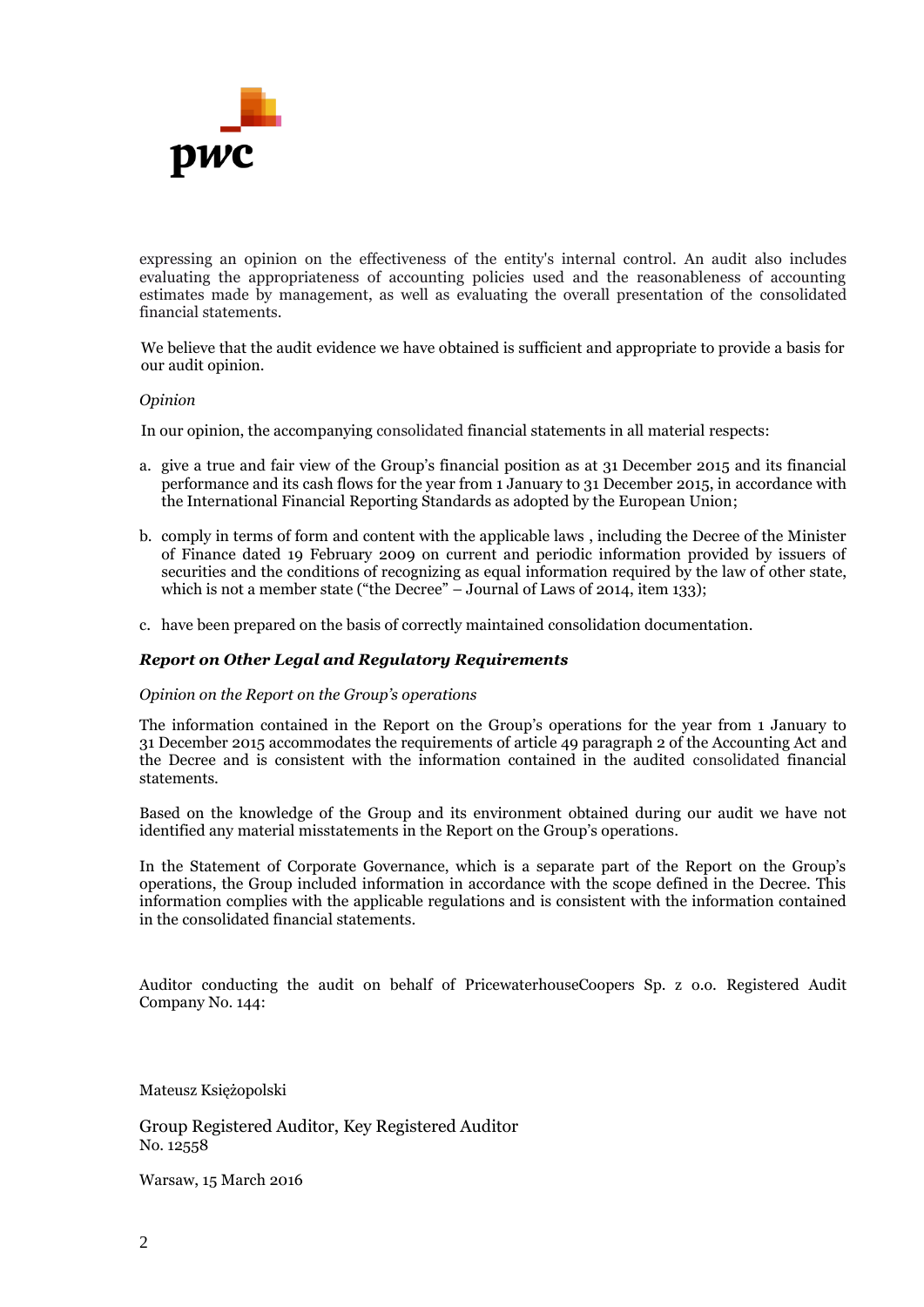# **Polski Holding Nieruchomości S.A. Group Independent Registered Auditor's Opinion Consolidated Financial Statements Director's Report Registered Auditor's Report on the audit of the consolidated financial statements**

**For the year from 1 January to 31 December 2015**

# **Content:**

**Independent Registered Auditor's Opinion** prepared by PricewaterhouseCoopers Sp. z o.o.

**Consolidated Financial Statements** prepared by Polski Holding Nieruchomości S.A. Group Group

**Directors' Report** prepared by Management Board of Polski Holding Nieruchomości S.A. Group

**Registered Auditor's Report on the audit of the consolidated financial statements**

prepared by PricewaterhouseCoopers Sp. z o.o.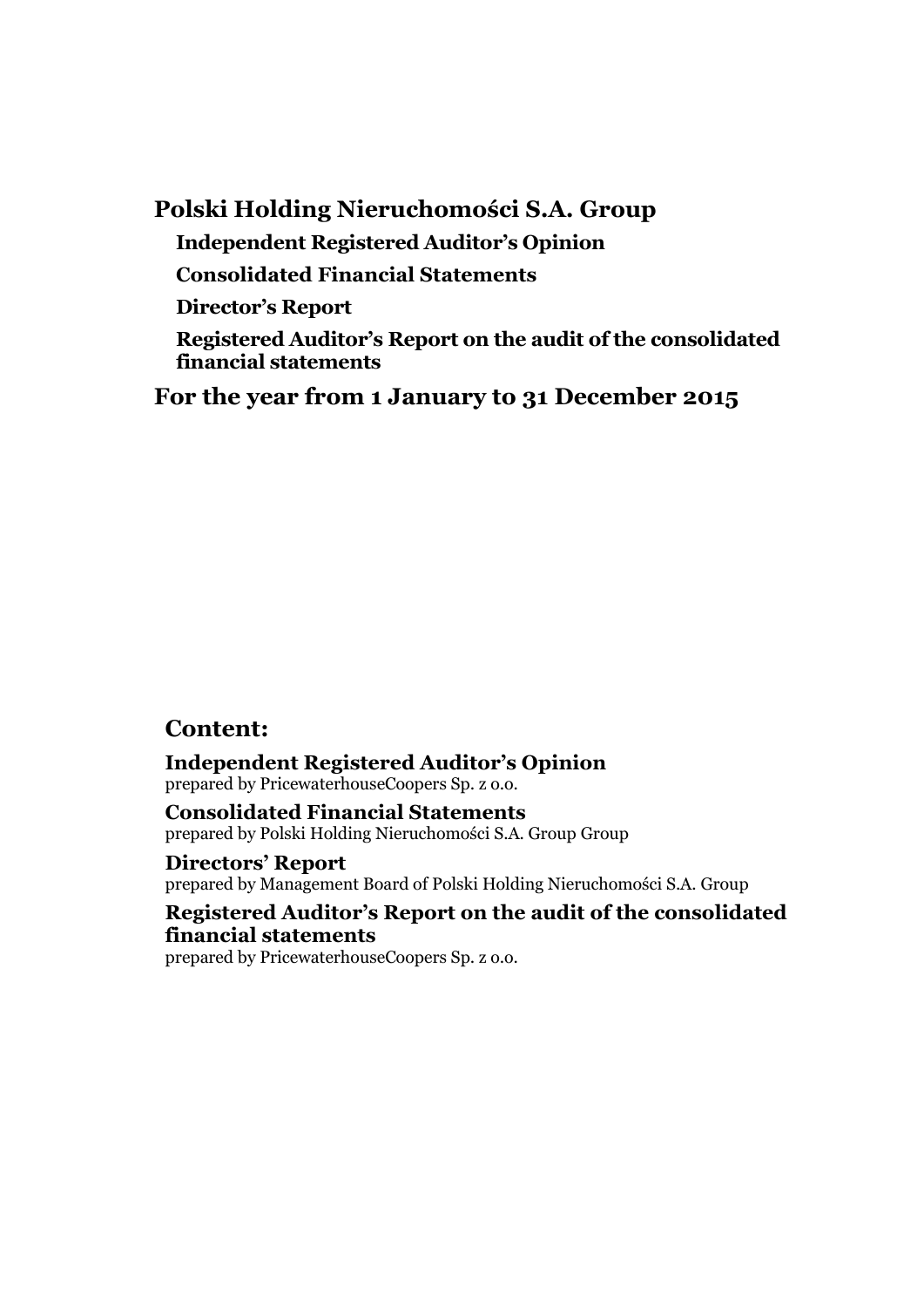# **Polski Holding Nieruchomości S.A. Group**

**Registered auditor's report on the audit of the consolidated financial statements for the year from 1 January to 31 December 2015**

*Translation note:*

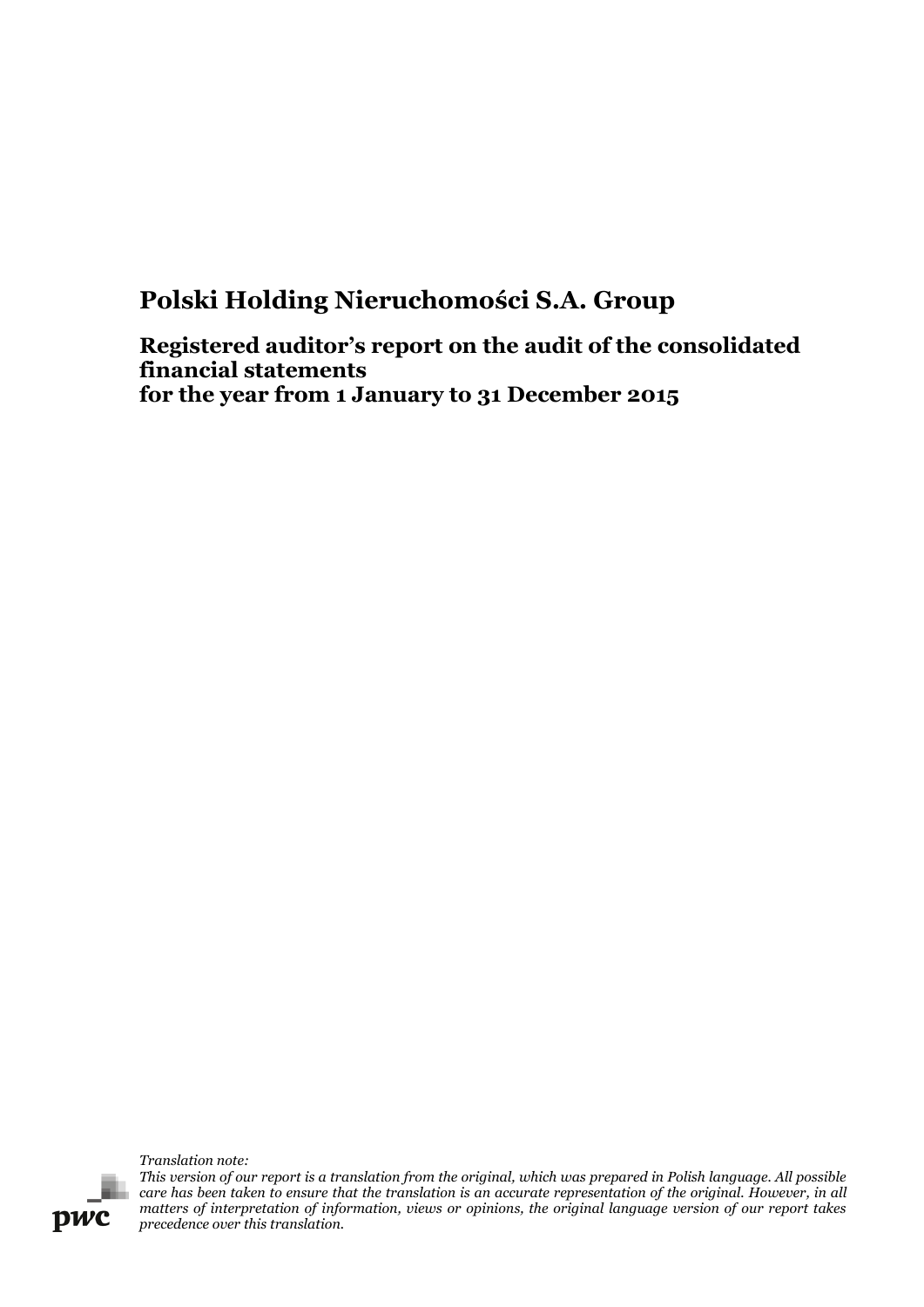# **Registered auditor's report on the audit of the consolidated financial statements for the year from 1 January to 31 December 2015**

# **To the General Shareholders' Meeting and the Supervisory Board of Polski Holding Nieruchomości S.A.**

## **This report contains 12 consecutively numbered pages and consists of:**

|                                                                                                  | Page |
|--------------------------------------------------------------------------------------------------|------|
|                                                                                                  |      |
|                                                                                                  |      |
| III. The Group's results, financial position and significant items of the consolidated financial |      |
|                                                                                                  |      |
|                                                                                                  |      |
|                                                                                                  |      |

*Translation note:*

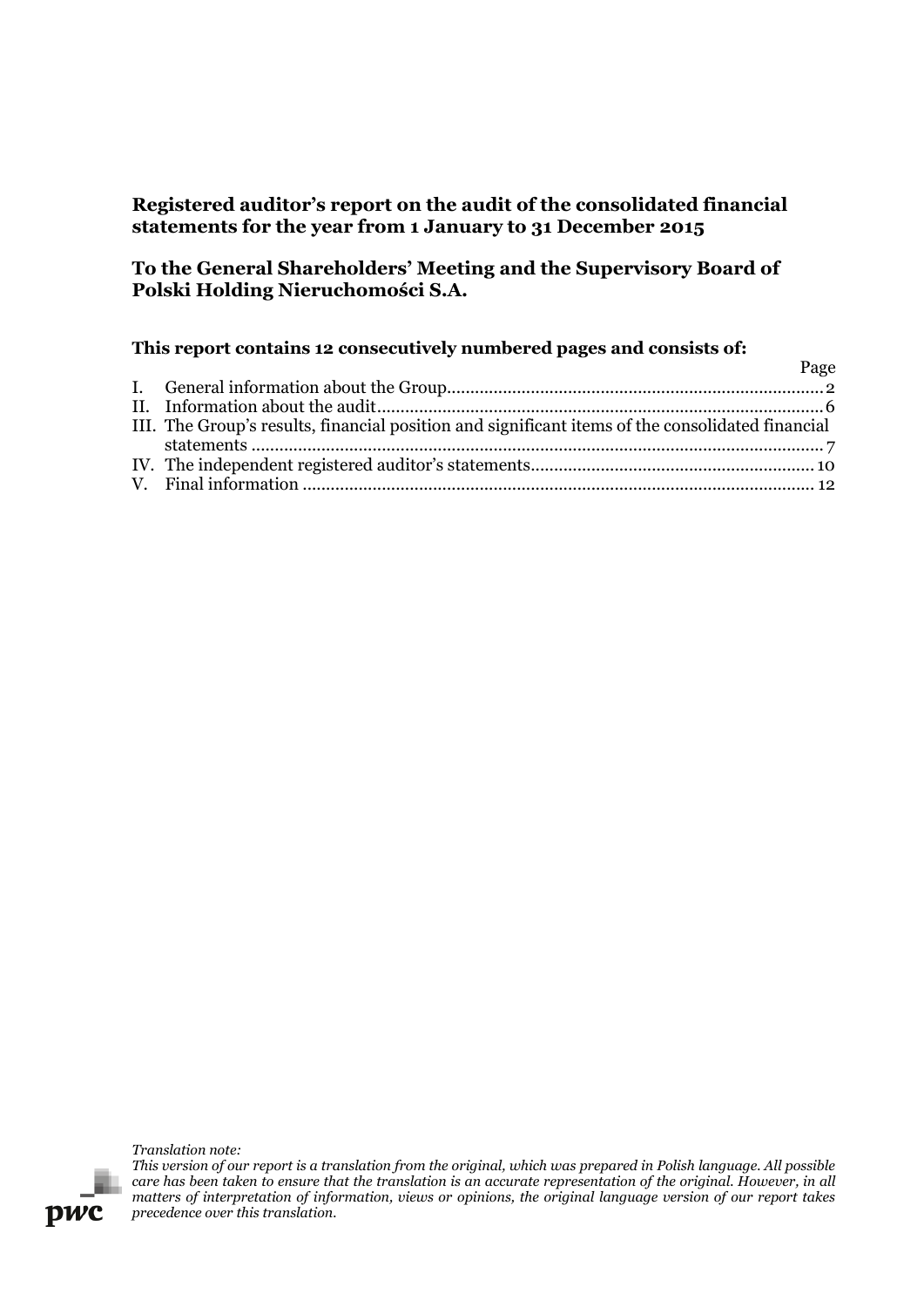- <span id="page-5-0"></span>a. Polski Holding Nieruchomości S.A. ("the Parent Company") with its seat in Warsaw, Al. Jana Pawła II 12 is the parent company of the Polski Holding Nieruchomości S.A. Group ("the Group").
- b. The Parent Company was formed on the basis of a Notarial Deed drawn up on 25 March 2011 at the Notary Public's Office of Paweł Błaszczak in Warsaw and registered with Rep. A No. 5345/2011. On 13 April 2011, the Parent Company was entered in the Register of Businesses maintained by the District Court inWarsaw, XII Business Department of the National Court Register, with the reference number KRS 0000383595.
- c. The Parent Company was assigned a tax identification number (NIP) 525-25-04-978 for the purpose of making tax settlements and a REGON number 142900541 for statistical purposes.
- d. As at 31 December 2015 the Parent Company's share capital amounted to PLN 46.7 million and consisted of 46,722,747 shares, with a nominal value of PLN 1 each.

| Shareholder's name        | Number of<br>shares held | Par value of<br>shares held<br>(PLN '000,000) | <b>Type of</b><br>shares held | Votes $(\%)$ |
|---------------------------|--------------------------|-----------------------------------------------|-------------------------------|--------------|
| <b>State Treasury</b>     | 32,655,617               | 32.7                                          | ordinary                      | 69.89        |
| Aviva OFE                 | 4,647,000                | 4.6                                           | ordinary                      | 9.95         |
| Nationale-Nederlanden OFE | 2,817,849                | 2.8                                           | ordinary                      | 6.03         |
| Other shareholders        | 6,602,281                | 6.6                                           | ordinary                      | 14.13        |
|                           | 46,722,747               | 46.7                                          |                               | 100.00       |

e. As at 31 December 2015, the Parent Company's shareholders were:

As at 31 December 2014, the Parent Company's shareholders were:

| Shareholder's name    | Number of<br>shares held | Par value of<br>shares held<br>(PLN '000,000) | <b>Type of</b><br>shares held | Votes $(\%)$ |
|-----------------------|--------------------------|-----------------------------------------------|-------------------------------|--------------|
| <b>State Treasury</b> | 32,655,617               | 32.7                                          | ordinary                      | 70.25        |
| ING OFE               | 2,342,475                | 2.3                                           | ordinary                      | 5.04         |
| Aviva OFE             | 2,188,915                | 2.2                                           | ordinary                      | 4.71         |
| Other shareholders    | 9,295,037                | 9.3                                           | ordinary                      | 20.00        |
|                       | 46,482,044               | 46.5                                          |                               | 100.00       |

Until the date of this report there were no significant changes of the shareholders of the Parent Company as compared to 31 December 2015.

#### *Translation note:*

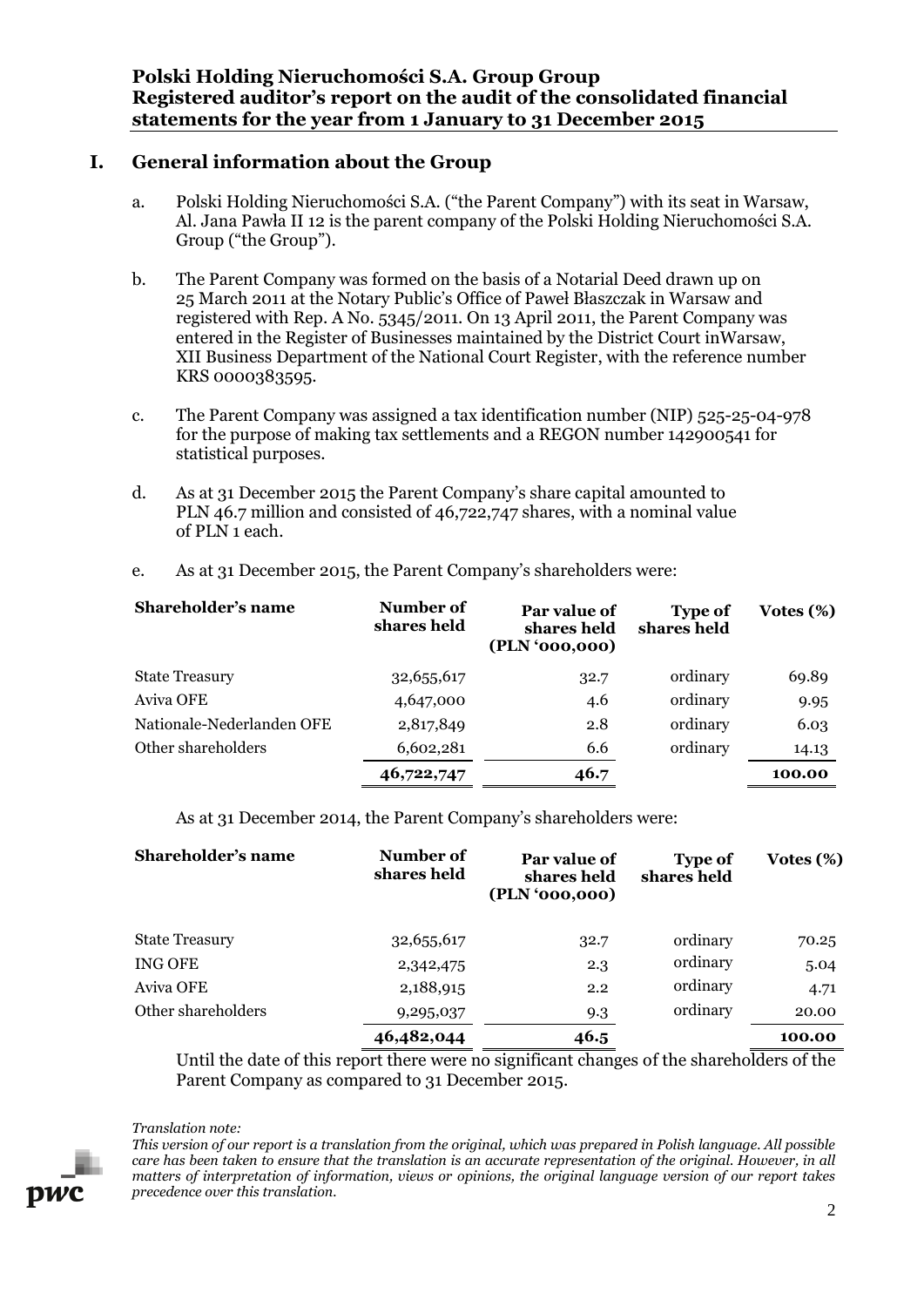**Polski Holding Nieruchomości S.A. Group Registered auditor's report on the audit of the consolidated financial statements for the year from 1 January to 31 December 2015**

# **I. General information about the Group (cont.)**

- f. In the audited year, the Group's operations comprised:
	- real estate lease and management,
	- construction projects,
	- developer business in housing segment.
- g. During the audited year, the Management Board of the Parent Company comprised:

| Izabela Felczak-Poturnicka       | Chairman of the Board                                                  |
|----------------------------------|------------------------------------------------------------------------|
| Artur Lebiedziński               | from 21 December 2015<br>Chairman of the Board                         |
|                                  | to 21 December 2015                                                    |
| Zbigniew Kulewicz                | Vice-chairman of the Board<br>from 21 December 2015                    |
| Mateusz Matejewski               | Vice-chairman of the Board<br>from 6 February 2015 to 21 December 2015 |
| <b>Włodzimierz Piotr Stasiak</b> | Member of the Board<br>to 21 December 2015                             |

h. After the end of the financial year, the Management Board of the Parent Company comprised:

| $\bullet$ | Maciej Jankiewicz | Chairman of the Board from                      |
|-----------|-------------------|-------------------------------------------------|
|           |                   | from 7 March 2016                               |
| $\bullet$ | Izabela Felczak   | Chairman of the Board                           |
|           |                   | to 7 March 2016                                 |
| $\bullet$ | Zbigniew Kulewicz | Vice-chairman of the Board                      |
|           |                   | from 21 December 2015                           |
| $\bullet$ | Piotr Staroń      | will become Member of the Board on 1 April 2016 |



*Translation note:*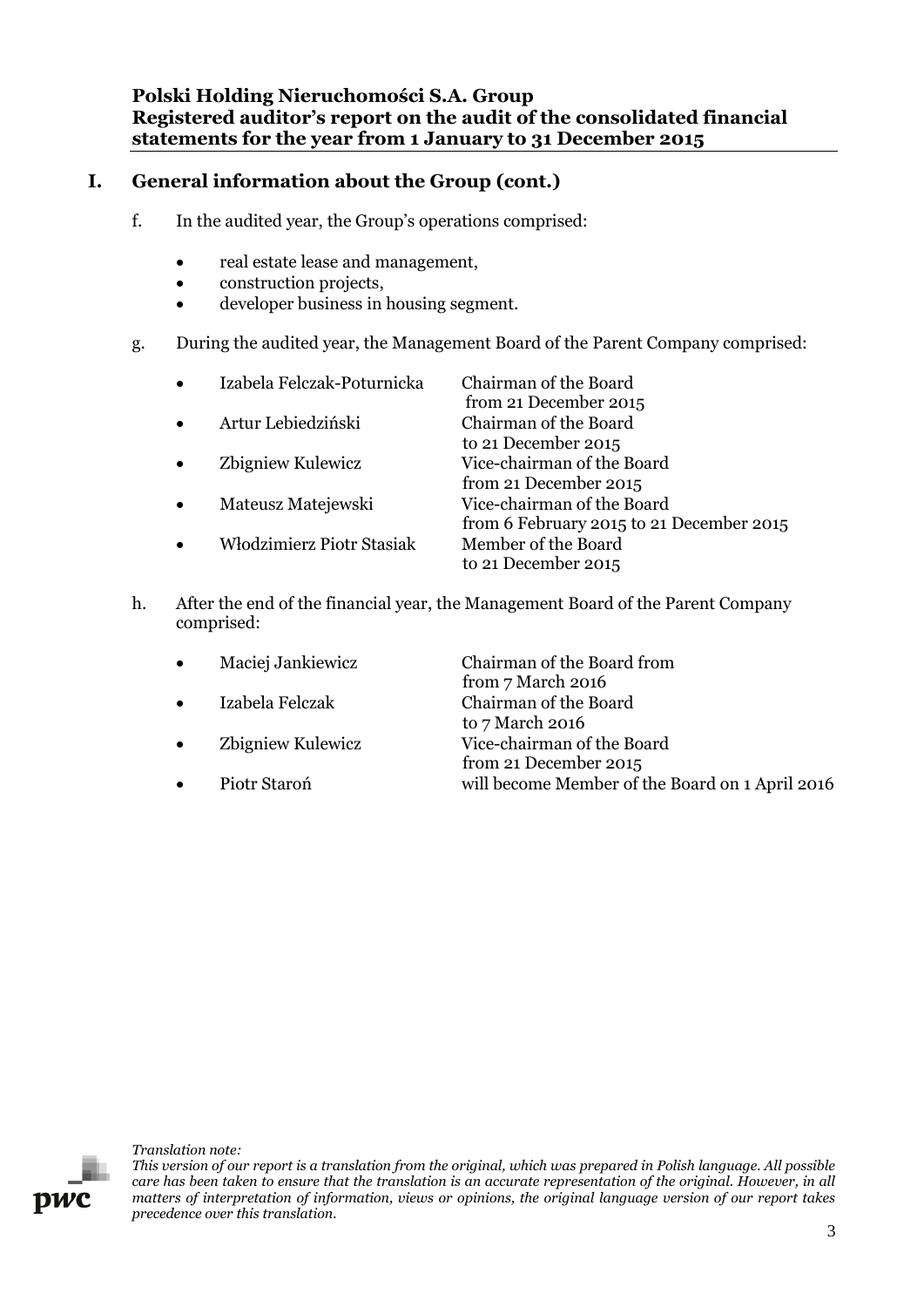i. As at 31 December 2015, the Polski Holding Nieruchomości S.A. Group comprised the following entities:

| <b>Name</b>                              | Nature of equity<br>relationship<br>(interest in %) | Consolidation<br>method | <b>Auditor of the financial</b><br>statements      | <b>Type of</b><br>opinion | <b>Balance sheet</b><br>date |
|------------------------------------------|-----------------------------------------------------|-------------------------|----------------------------------------------------|---------------------------|------------------------------|
| Polski Holding<br>Nieruchomości S.A.     | <b>Parent Company</b>                               | Not applicable          | PricewaterhouseCoopers Sp. z o.o.                  | unqualified               | 31 December 2015             |
| Warszawski Holding<br>Nieruchomości S.A. | Subsidiary (97.85%)                                 | Full                    | PricewaterhouseCoopers Sp. z o.o                   | unqualified               | 31 December 2015             |
| Dalmor S.A.                              | Subsidiary (91.82%)                                 | Full                    | Pol-Tax Sp. z o.o.                                 | unqualified               | 31 December 2015             |
| PHN Foksal Sp. z o.o.                    | Subsidiary (97.85%)                                 | Full                    | The Company was not subject to an audit            |                           | 31 December 2015             |
| PHN Nieruchomości 3<br>Sp. z o.o.        | Subsidiary (97.85%)                                 | Full                    | The Company was not subject to an audit            |                           | 31 December 2015             |
| Agro-Man Sp. z o.o.                      | Subsidiary $(97.85%)$                               | Full                    | Pol-Tax Sp. z o.o.                                 | unqualified               | 31 December 2015             |
| PHN Hotel Pruszków<br>Sp. z o.o.         | Subsidiary (97.85%)                                 | Full                    | The Company was not subject to an audit            |                           | 31 December 2015             |
| Investon Sp. z o. o.                     | Subsidiary (97.19%)                                 | Full                    | The Company was not subject to an audit            |                           | 31 December 2015             |
| PHN 3 Sp. z o.o.                         | Subsidiary (97.85%)                                 | Full                    | Pol-Tax Sp. z o.o.                                 | unqualified               | 31 December 2015             |
| DKP Dalmor Sp. z o.o.<br>in liquidation  | Subsidiary (91.82%)                                 | Full                    | The Company was not subject to an audit            |                           | 31 December 2015             |
| Dalmor Fishing LTD                       | Subsidiary (91.82%)                                 | Full                    | Stefan Bonello Ghio Centified Public<br>Accountant | unqualified               | 31 December 2015             |
| PHN SPV 1 Sp. z o.o.                     | Subsidiary (97.85%)                                 | Full                    | The Company was not subject to an audit            |                           | 31 December 2015             |
| PHN SPV 2 Sp. z o.o.                     | Subsidiary (97.85%)                                 | Full                    | The Company was not subject to an audit            |                           | 31 December 2015             |

#### *Translation note:*

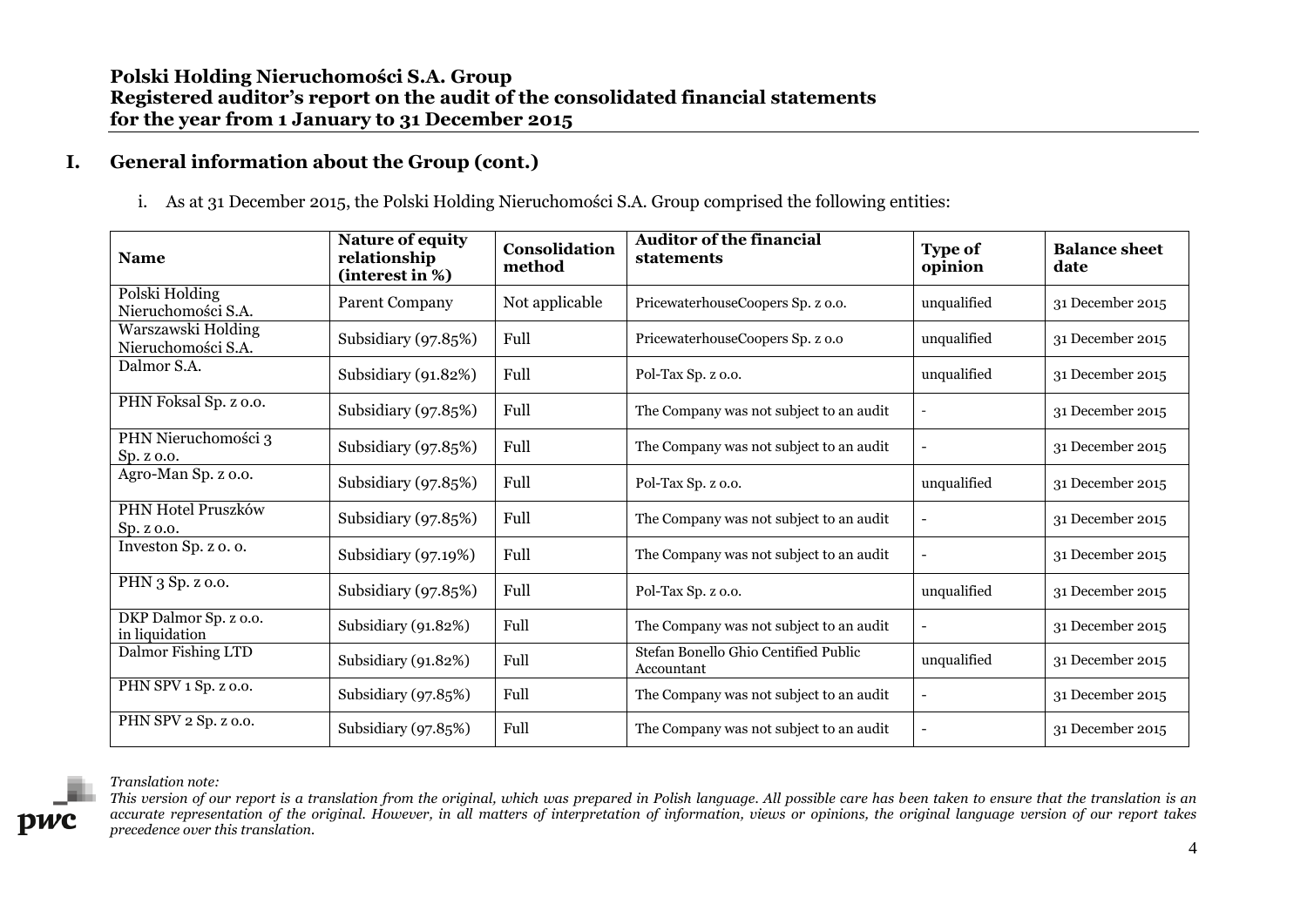| <b>Name</b>                              | <b>Nature of equity</b><br>relationship<br>(interest in %) | Consolidation<br>method | <b>Auditor of the financial</b><br><b>statements</b> | <b>Type of</b><br>opinion | <b>Balance sheet</b><br>date |
|------------------------------------------|------------------------------------------------------------|-------------------------|------------------------------------------------------|---------------------------|------------------------------|
| PHN SPV 3 Sp. z o.o.                     | Subsidiary (97.85%)                                        | Full                    | The Company was not subject to an audit              | -                         | 31 December 2015             |
| PHN SPV 4 Sp. z o.o.                     | Subsidiary (97.85%)                                        | Full                    | The Company was not subject to an audit              |                           | 31 December 2015             |
| PHN SPV 5 Sp. z o.o.                     | Subsidiary (97.85%)                                        | Full                    | The Company was not subject to an audit              |                           | 31 December 2015             |
| PHN SPV 6 Sp. z o.o.                     | Subsidiary (97.85%)                                        | Full                    | The Company was not subject to an audit              | $\overline{\phantom{a}}$  | 31 December 2015             |
| PHN SPV 7 Sp. z o.o.                     | Subsidiary $(97.85%)$                                      | Full                    | The Company was not subject to an audit              |                           | 31 December 2015             |
| PHN SPV 8 Sp. z o.o.                     | Subsidiary $(97.85%)$                                      | Full                    | The Company was not subject to an audit              |                           | 31 December 2015             |
| PHN SPV 9 Sp. z o.o.                     | Subsidiary $(97.85%)$                                      | Full                    | Pol-Tax Sp. z o.o.                                   | unqualified               | 31 December 2015             |
| PHN SPV 10 Sp. z o.o.                    | Subsidiary $(97.85%)$                                      | Full                    | The Company was not subject to an audit              |                           | 31 December 2015             |
| PHN SPV 11 Sp. z o.o.                    | Subsidiary (97.85%)                                        | Full                    | The Company was not subject to an audit              | $\overline{a}$            | 31 December 2015             |
| PHN SPV 33 Sp. z o.o.                    | Subsidiary (100.00%)                                       | Full                    | The Company was not subject to an audit              |                           | 31 December 2015             |
| PHN 4 Sp. z o.o.                         | Subsidiary (100.00%)                                       | Full                    | The Company was not subject to an audit              | $\overline{\phantom{0}}$  | 31 December 2015             |
| PHN 4 Sp. z o.o. S.K.A.                  | Subsidiary (97.53%)                                        | Full                    | The Company was not subject to an audit              | $\overline{a}$            | 31 December 2015             |
| PHN 5 Sp. z o.o.                         | Subsidiary (100.00%)                                       | Full                    | The Company was not subject to an audit              |                           | 31 December 2015             |
| Dalmor Property Management<br>Sp. z o.o. | Subsidiary (99.90%)                                        | Full                    | The Company was not subject to an audit              |                           | 31 December 2015             |

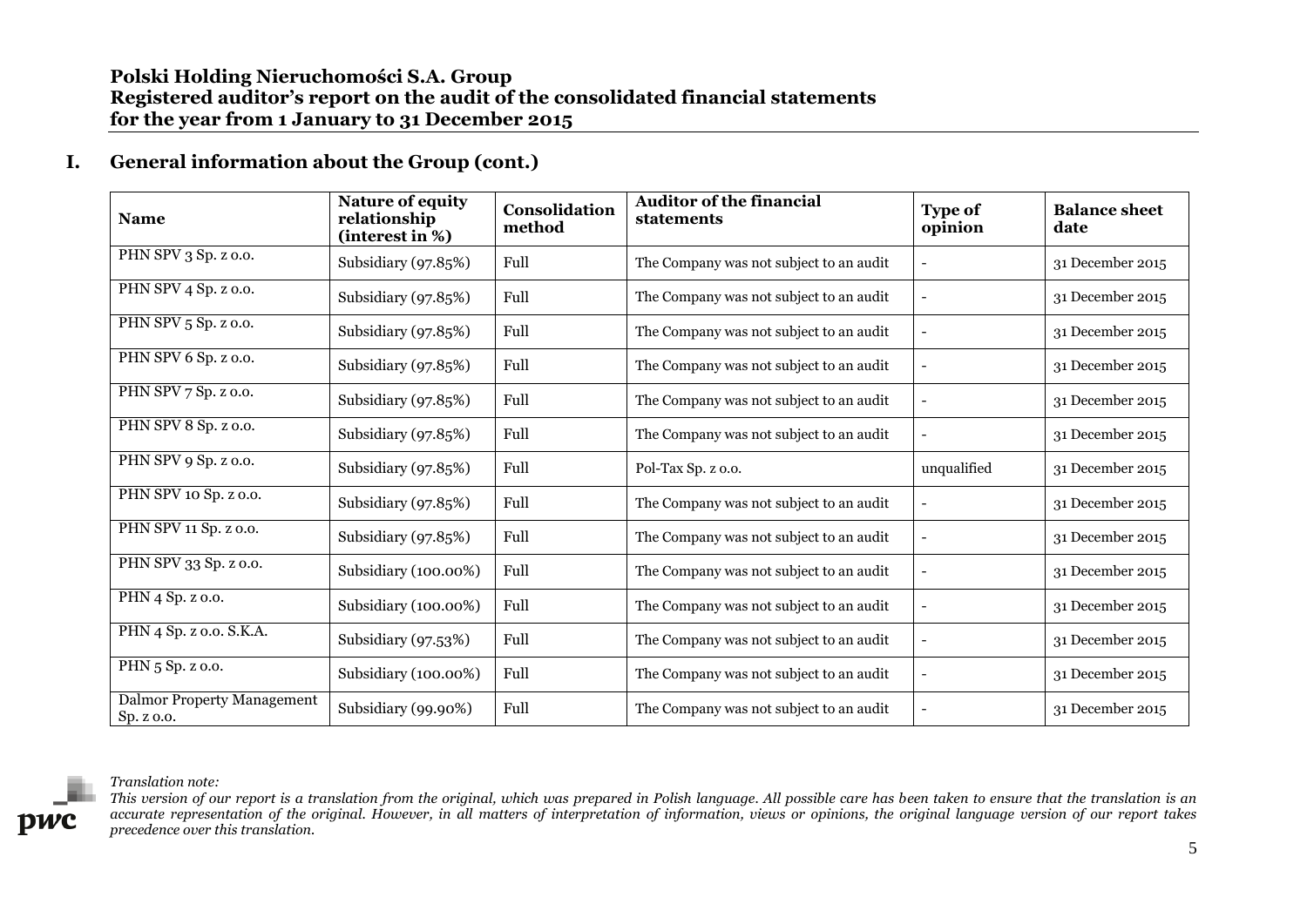| <b>Name</b>                               | <b>Nature of equity</b><br>relationship<br>(interest in %) | Consolidation<br>method | <b>Auditor of the financial</b><br>statements | <b>Type of</b><br>opinion | <b>Balance sheet</b><br>date |
|-------------------------------------------|------------------------------------------------------------|-------------------------|-----------------------------------------------|---------------------------|------------------------------|
| PHN Property Management<br>Sp. z o. o.    | Subsidiary (99.90%)                                        | Full                    | The Company was not subject to an audit       |                           | 31 December 2015             |
| PHN Dewelopment Sp. z o. o.               | Subsidiary (99.90%)                                        | Full                    | The Company was not subject to an audit       |                           | 31 December 2015             |
| <b>PHN Hotel Management</b><br>Sp. z o.o. | Subsidiary (99.90%)                                        | Full                    | The Company was not subject to an audit       |                           | 31 December 2015             |
| PHN SPV 12 Sp. z o.o.                     | Subsidiary (100.00%)                                       | Full                    | The Company was not subject to an audit       | $\overline{a}$            | 31 December 2015             |
| PHN SPV 13 Sp. z o.o.                     | Subsidiary $(97.85%)$                                      | Full                    | The Company was not subject to an audit       |                           | 31 December 2015             |
| PHN SPV 14 Sp. z o.o.                     | Subsidiary $(97.85%)$                                      | Full                    | The Company was not subject to an audit       |                           | 31 December 2015             |
| PHN SPV 15 Sp. z o.o.                     | Subsidiary $(97.85%)$                                      | Full                    | Pol-Tax Sp. z o.o.                            | unqualified               | 31 December 2015             |
| PHN SPV 16 Sp. z o.o.                     | Subsidiary (97.85%)                                        | Full                    | The Company was not subject to an audit       |                           | 31 December 2015             |
| PHN SPV 17 Sp. z o.o.                     | Subsidiary $(97.85%)$                                      | Full                    | The Company was not subject to an audit       | $\overline{a}$            | 31 December 2015             |
| PHN SPV 18 Sp. z o.o.                     | Subsidiary $(97.85%)$                                      | Full                    | The Company was not subject to an audit       |                           | 31 December 2015             |
| PHN SPV 19 Sp. z o.o.                     | Subsidiary $(97.85%)$                                      | Full                    | The Company was not subject to an audit       |                           | 31 December 2015             |
| PHN SPV 20 Sp. z o.o.                     | Subsidiary (97.85%)                                        | Full                    | The Company was not subject to an audit       |                           | 31 December 2015             |
| PHN SPV 21 Sp. z o.o.                     | Subsidiary (97.85%)                                        | Full                    | The Company was not subject to an audit       |                           | 31 December 2015             |
| PHN SPV 22 Sp. z o.o.                     | Subsidiary (97.85%)                                        | Full                    | The Company was not subject to an audit       |                           | 31 December 2015             |



*Translation note:*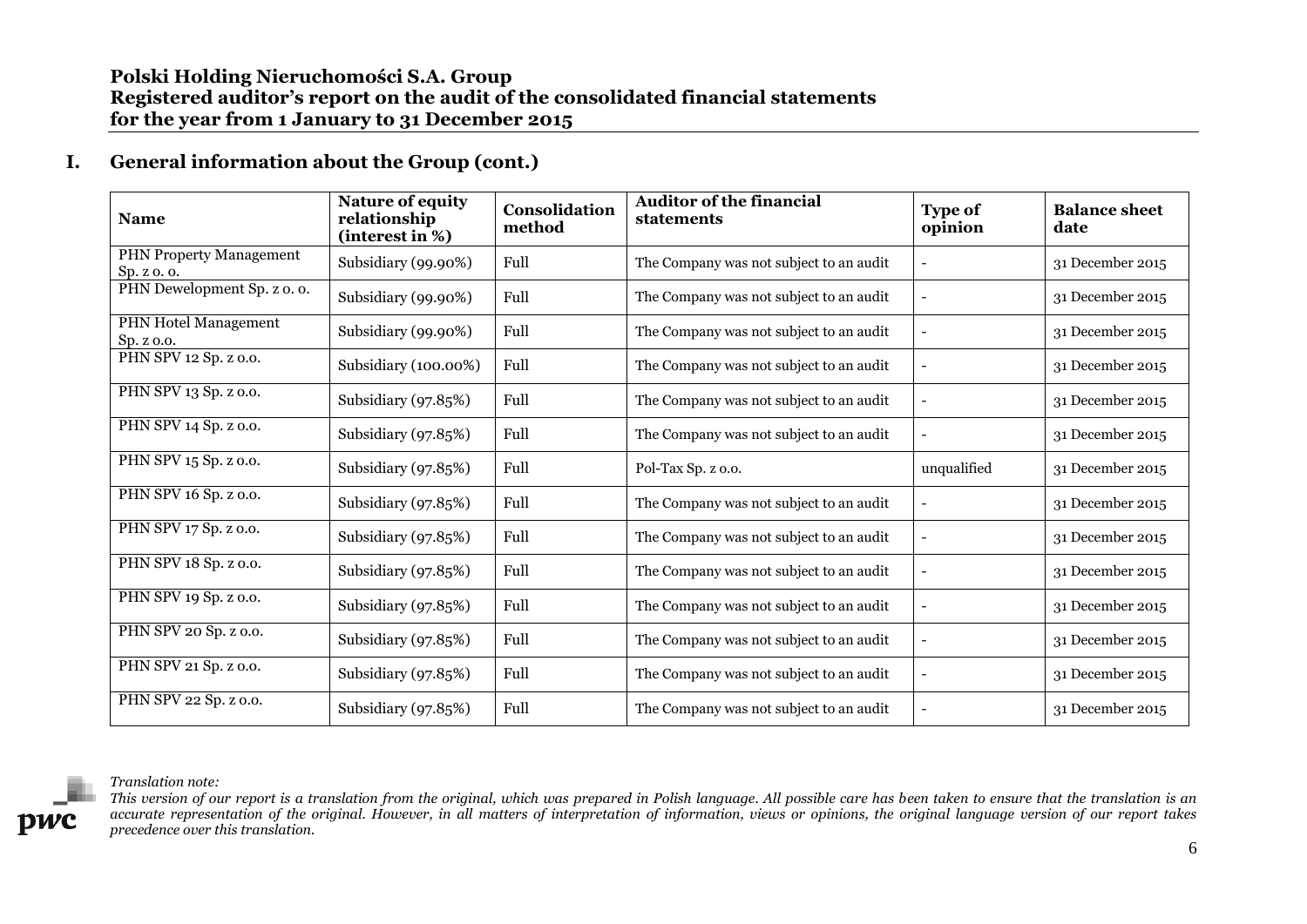| <b>Name</b>                                            | <b>Nature of equity</b><br>relationship<br>(interest in %) | Consolidation<br>method | <b>Auditor of the financial</b><br>statements | <b>Type of</b><br>opinion | <b>Balance sheet</b><br>date |
|--------------------------------------------------------|------------------------------------------------------------|-------------------------|-----------------------------------------------|---------------------------|------------------------------|
| PHN SPV 23 Sp. z o.o.                                  | Subsidiary (97.85%)                                        | Full                    | The Company was not subject to an audit       |                           | 31 December 2015             |
| PHN SPV 24 Sp. z o.o.                                  | Subsidiary (97.85%)                                        | Full                    | The Company was not subject to an audit       |                           | 31 December 2015             |
| PHN SPV 25 Sp. z o.o.                                  | Subsidiary (97.85%)                                        | Full                    | The Company was not subject to an audit       |                           | 31 December 2015             |
| PHN SPV 26 Sp. z o.o.                                  | Subsidiary (97.85%)                                        | Full                    | The Company was not subject to an audit       |                           | 31 December 2015             |
| PHN SPV 27 Sp. z o.o.                                  | Subsidiary (97.85%)                                        | Full                    | The Company was not subject to an audit       |                           | 31 December 2015             |
| PHN SPV 28 Sp. z o.o.                                  | Subsidiary (97.85%)                                        | Full                    | The Company was not subject to an audit       |                           | 31 December 2015             |
| PHN SPV 31 Sp. z o.o.                                  | Subsidiary (97.85%)                                        | Full                    | The Company was not subject to an audit       |                           | 31 December 2015             |
| PHN SPV 32 Sp. z o.o.                                  | Subsidiary (97.85%)                                        | Full                    | The Company was not subject to an audit       |                           | 31 December 2015             |
| Marina Molo Rybackie<br>Sp. z $0.0$ .                  | Subsidiary (100.00%)                                       | Full                    | The Company was not subject to an audit       |                           | 31 December 2015             |
| Parzniew Logistics Center 1<br>Sp. z o.o.              | Co-subsidiary<br>$(50.00\%)$                               | Equity method           | The Company was not subject to an audit       |                           | 31 December 2015             |
| Parzniew Logistics Center<br>Infrastructure Sp. z o.o. | Co-subsidiary<br>$(50.00\%)$                               | Equity method           | The Company was not subject to an audit       |                           | 31 December 2015             |
| Wrocław Industrial Park<br>Sp. z o.o.                  | Co-subsidiary<br>(48.93%)                                  | Equity method           | The Company was not subject to an audit       |                           | 31 December 2015             |
| Apartamenty Molo Rybackie<br>Sp. z o.o.                | Co-subsidiary<br>(45.91%)                                  | Equity method           | The Company was not subject to an audit       |                           | 31 December 2015             |



#### *Translation note:*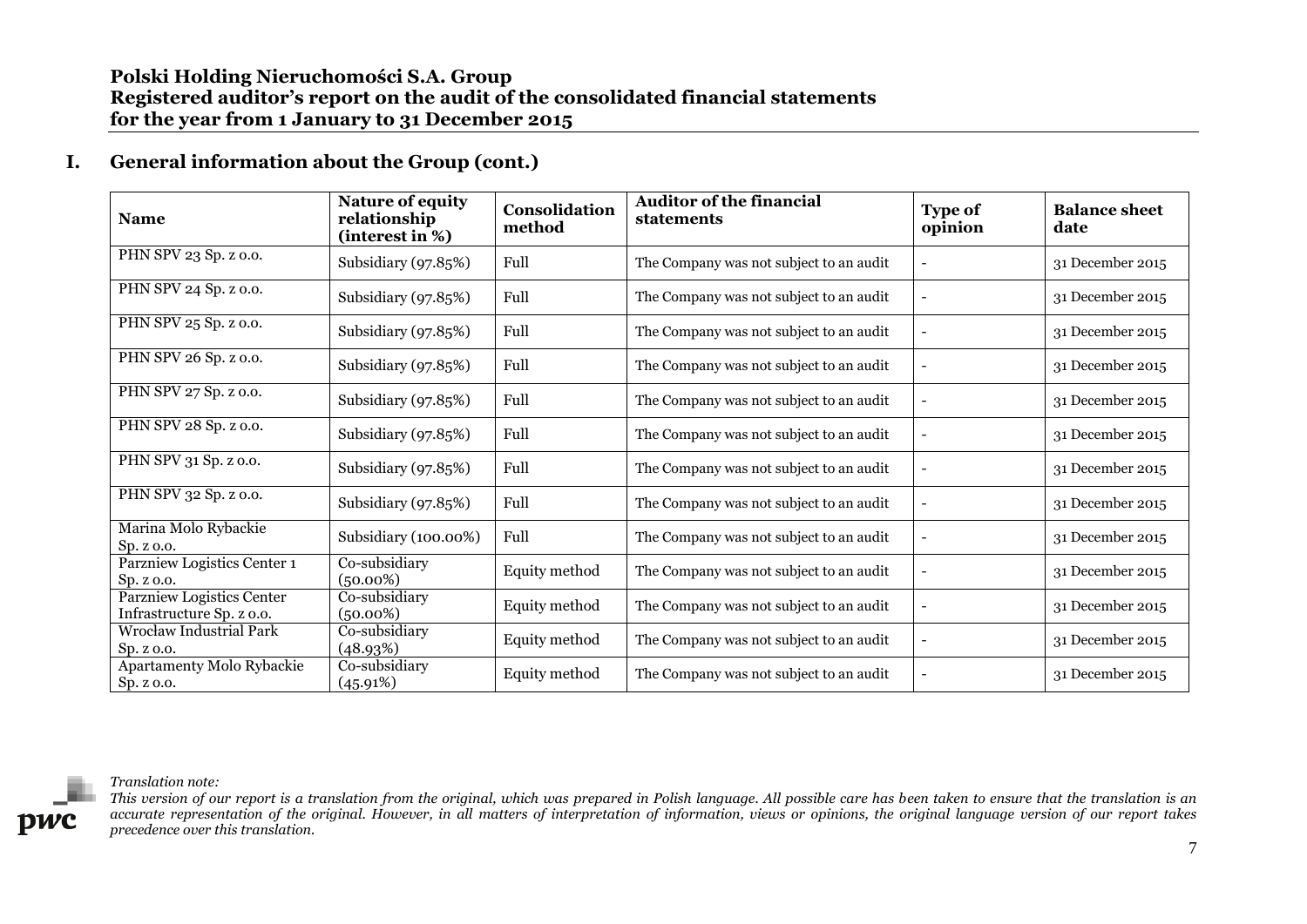j. During the financial year, the following changes took place in the scope of consolidation:

In 2015, the Group increased its shareholdings in subsidiaries by shares of PHN SPV 33 Sp. z o.o. (previously Andersia Busieness Center Sp. z o.o.).

k. The Parent Company is an issuer of securities admitted for trading on the Warsaw Stock Exchange. In accordance with the choice of selecting accounting policies permitted by the Accounting Act, the Company has decided to prepare its consolidated financial statements in accordance with IFRS as adopted by the European Union.

*Translation note:*

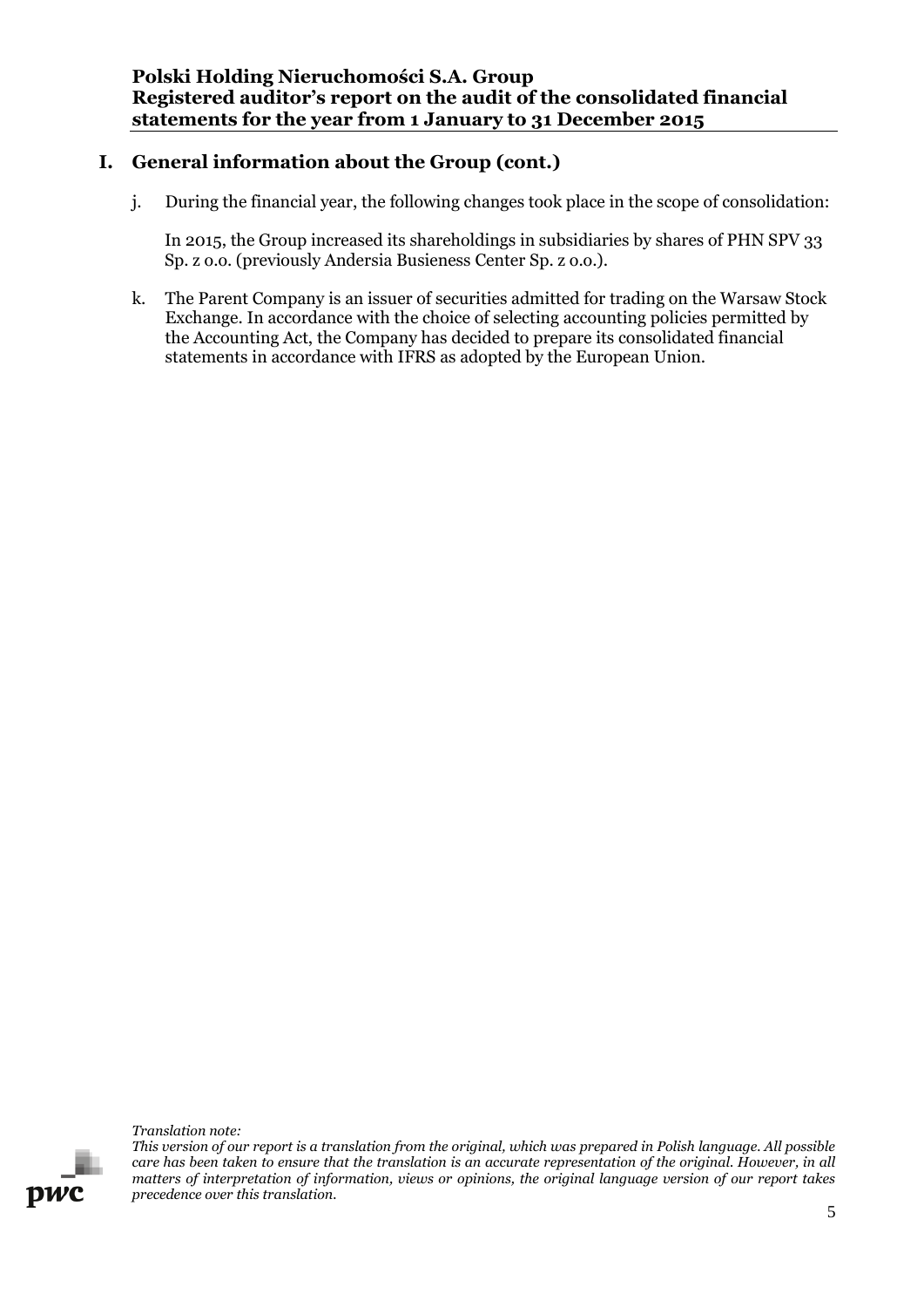## **II. Information about the audit**

- <span id="page-12-0"></span>a. The audit of the consolidated financial statements as at and for the year from 1 January to 31 December 2015 was conducted by PricewaterhouseCoopers Sp. z o.o. with its seat in Warsaw, Al. Armii Ludowej 14, registered audit company no. 144. The audit was conducted on behalf of the registered audit company under the supervision of the key registered auditor, the Group's registered auditor Mateusz Księżopolski (no. 12558).
- b. PricewaterhouseCoopers Sp. z o.o. was appointed registered auditor to the Group by Resolution No. 46/05/2015 of the Supervisory Board of Polski Holding Nieruchomości S.A. dated 21 May 2015 in accordance with paragraph 1 p. 4 of the Parent Company's Memorandum of Association.
- c. PricewaterhouseCoopers Sp. z o.o. and the key registered auditor conducting the audit are independent of the entities belonging to the Group within the meaning of art. 56, clauses 2-4 of the Act dated 7 May 2009 on registered auditors and their selfgovernment, registered audit companies and on public supervision (Journal of Laws of 2015, item 1011).
- d. The audit was conducted in accordance with an agreement dated 26 May 2015, in the period from 7 to 11 December 2015 and 22 February to 15 March 2016.

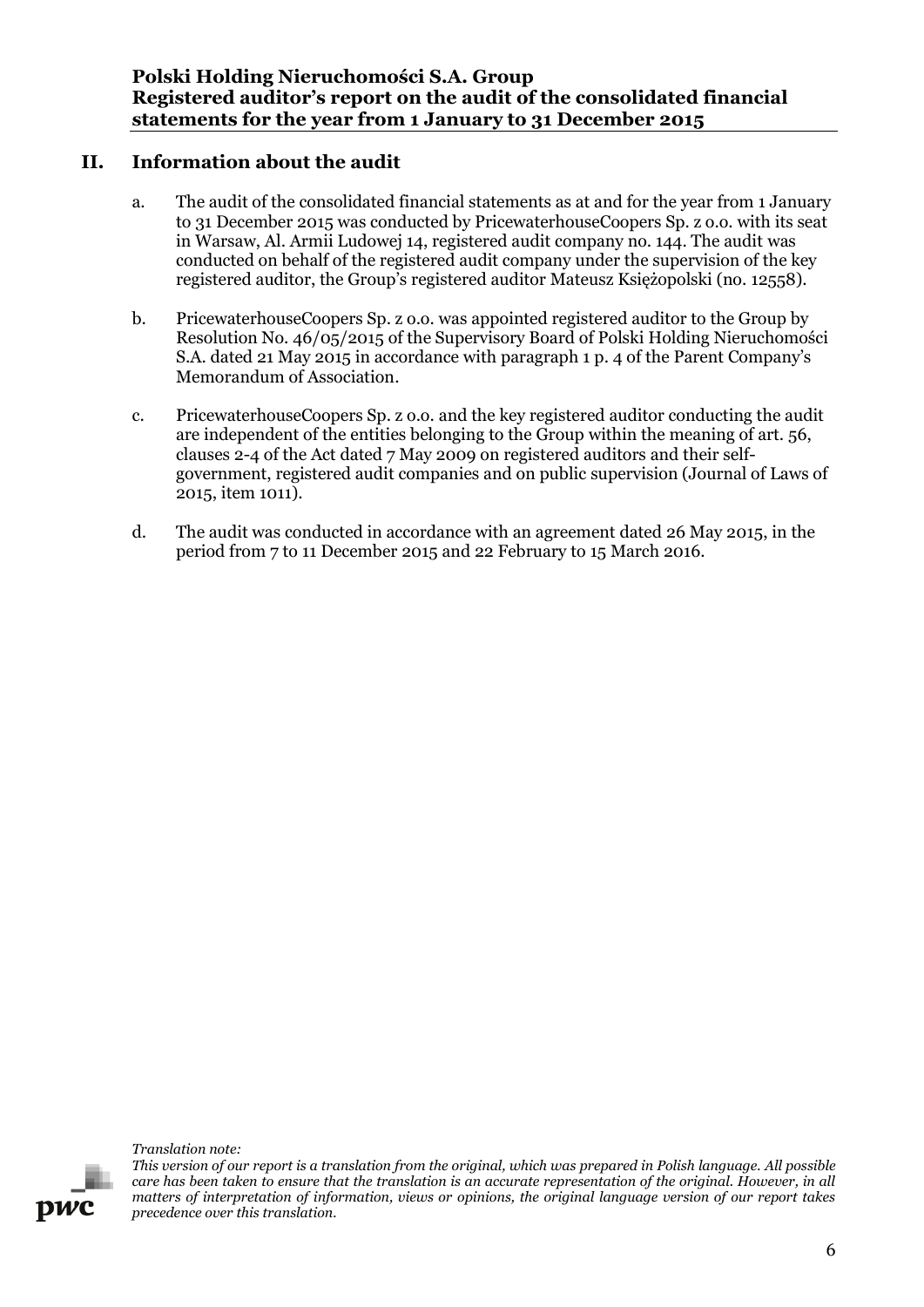## <span id="page-13-0"></span>**III. The Group's results, financial position and significant items of the consolidated financial statements**

## **CONSOLIDATED STATEMENT OF FINANCIAL POSITION as at 31 December 2015 (selected lines)**

|                                                            |                                      |                                      |                       | Change |                   | <b>Structure</b>  |  |
|------------------------------------------------------------|--------------------------------------|--------------------------------------|-----------------------|--------|-------------------|-------------------|--|
|                                                            | 31.12.2015<br><b>PLN</b><br>'000,000 | 31.12.2014<br><b>PLN</b><br>'000,000 | <b>PLN</b><br>000,000 | $(\%)$ | 31.12.2015<br>(%) | 31.12.2014<br>(%) |  |
| <b>ASSETS</b>                                              |                                      |                                      |                       |        |                   |                   |  |
| Non-current assets                                         | 2,144                                | 1,979                                | 165                   | 8.3    | 108.2             | 98.9              |  |
| Current assets                                             | 312                                  | 292                                  | 20                    | 6.8    | 15.7              | 14.6              |  |
| Assets of disposal group<br>classified as held for sale    | 58                                   | 12                                   | 46                    | 383.3  | 2.9               | 0.6               |  |
| <b>Total liabilities</b>                                   | (531)                                | (282)                                | (249)                 | 88.3   | (26.8)            | (14.1)            |  |
| <b>Total net assets</b>                                    | 1,983                                | 2,001                                | (18)                  | (0.9)  | 100,0             | 100.0             |  |
| <b>EQUITY</b>                                              |                                      |                                      |                       |        |                   |                   |  |
| Equity attributable to the<br>equity holders of the parent | 1,950                                | 1,947                                | 3                     | 0.2    | 98.3              | 97.3              |  |
| Non-controlling interest                                   | 33                                   | 54                                   | (21)                  | (38.9) | 1.7               | 2.7               |  |
| <b>Total equity</b>                                        | 1,983                                | 2,001                                | (18)                  | (0.9)  | 100.0             | 100.0             |  |

### **CONSOLIDATED STATEMENT OF COMPREHENSIVE INCOME for the year from 1 January to 31 December 2015 (selected lines)**

|                                                    |                               |                                      | Change                 |         | <b>Structure</b> |             |
|----------------------------------------------------|-------------------------------|--------------------------------------|------------------------|---------|------------------|-------------|
|                                                    | 2015<br><b>PLN</b><br>000,000 | 2014<br><b>PLN</b><br><b>000,000</b> | <b>PLN</b><br>'000,000 | $(\%)$  | 2015<br>(%)      | 2014<br>(%) |
| Revenue from operating<br>activities               | 160                           | 167                                  | (7)                    | (4.2)   | 100.0            | 100.0       |
| Cost of operating activities                       | (89)                          | (100)                                | 11                     | (11.0)  | (55.6)           | (59.8)      |
| Administrative expenses<br>and cost of sales       | (39)                          | (39)                                 |                        |         | (24.4)           | (23.4)      |
| Change in the fair value of<br>investment property | (91)                          | (39)                                 | (52)                   | 133.3   | (56.9)           | (23.4)      |
| Profit on disposal of<br>investment properties     | 7                             |                                      | 7                      |         | 4.4              |             |
| Other revenues                                     | 55                            | 45                                   | 10                     | 22.2    | 34.4             | 27.0        |
| Other costs                                        | (15)                          | (21)                                 | 6                      | (28.6)  | (9.4)            | (12.6)      |
| (Loss)/Profit on<br>operating activities           | (12)                          | 13                                   | (25)                   | (192.3) | (7.5)            | 7.8         |
| Net profit                                         | 51                            | 108                                  | (57)                   | (52.8)  | 31.9             | 64.7        |
| <b>Total comprehensive</b><br>income               | 51                            | 108                                  | (57)                   | (52.8)  | 31.9             | 64.7        |



#### *Translation note:*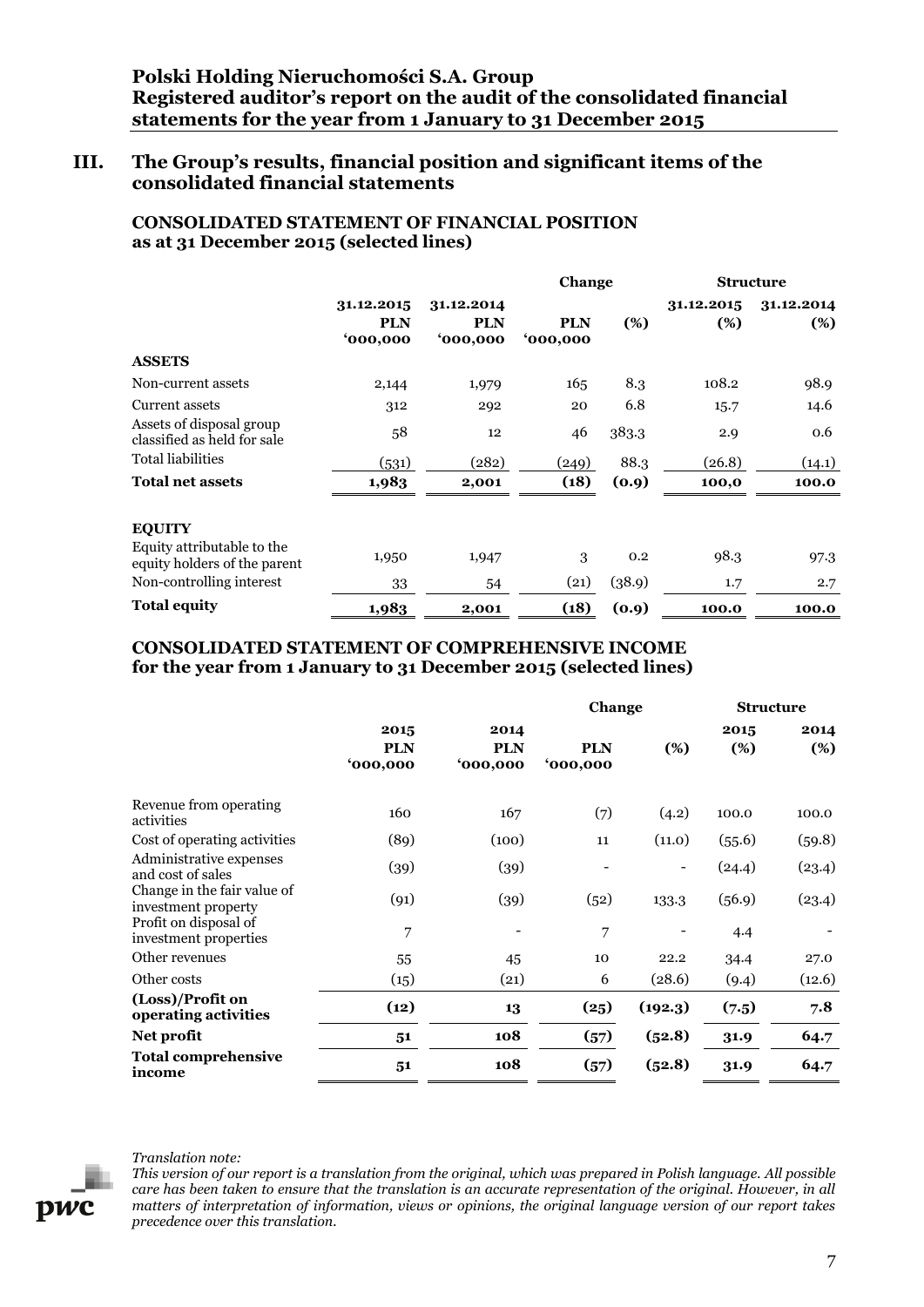## **III. The Company's results, financial position and significant items of the consolidated financial statement (cont.)**

## **Selected ratios characterizing the Group's financial position and results**

The following ratios characterise the Group's activities, results of operations during the year and its financial position as at the balance sheet date compared with previous years:

|                              | 2015       | 2014       | 2013       |
|------------------------------|------------|------------|------------|
| Asset ratios                 |            |            |            |
| - receivables turnover       | 44 days    | 63 days    | 52 days    |
| - inventory turnover         | 198 days   | 182 days   | 298 days   |
| Profitability ratios         |            |            |            |
| - net profit margin          | 32%        | 65%        | 63%        |
| - gross margin               | 24%        | 17%        | 20%        |
| - return on capital employed | 3%         | 6%         | 6%         |
| Liability ratios             |            |            |            |
| - gearing                    | 21%        | 12%        | 19%        |
|                              | 31.12.2015 | 31.12.2014 | 31.12.2013 |
| Liquidity ratios             |            |            |            |
| - current ratio              | 1.7        | 1.7        | 1.9        |
| - quick ratio                | 1.3        | $1.5\,$    | 1.7        |

The above ratios have been calculated on the basis of the consolidated financial statements.

It was not the purpose of the audit to present the Group in the context of the results of operations and ratios achieved. A detailed interpretation of the ratios requires an in-depth analysis of the Group's operations and its circumstances.

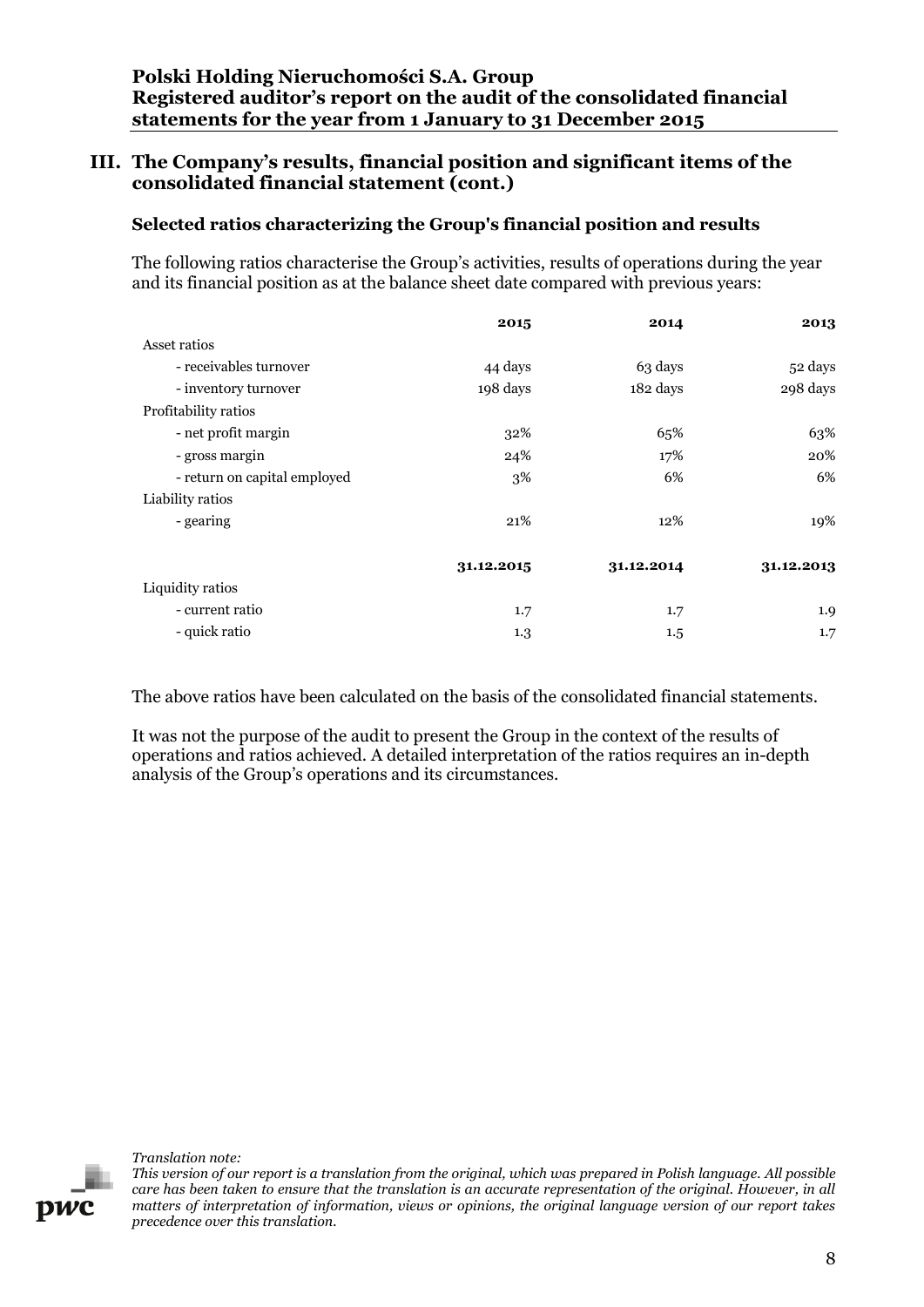## **III. The Company's results, financial position and significant items of the consolidated financial statement (cont.)**

The consolidated financial statements do not take into account the effects of deflation. The consumer price index (on a December to December basis) amounted to -0.5% in the audited year (2014: -1,0%).

The following comments are based on information obtained during the audit of the consolidated financial statements.

The factors described below had a significant impact on the Group's results of operations and on its financial position as at the balance sheet date:

- At the end of the financial year, the Group's net assets amounted to PLN 1,983 million. During the year total net assets decreased by PLN 18 million, i.e. by 0.9%.
- The structure of liabilities have changed. The gearing ratio increased from 12% at the end of the previous year to 21% at the end of the current year.
- Revenue from operating activities amounted to PLN 160 million and decreased by PLN 7 million, i.e. by 4.2% compared with the previous year. The Group's core activities in the current financial year consisted of lease of properties. Such sales have increased by PLN 7 million, i.e. by 5.5% compared with the previous financial year.
- Costs of external services were the largest item of operating expenses and amounted to PLN 45 million in the audited year, which constituted 42.9% of operating expenses. Costs of external services have increased by PLN 5 million, i.e. by 12.7% compared with the previous year.
- In 2015 other operating income amounted to PLN 55 million and comprised mainly income from the recognition of assets with the unsettled legal status of PLN 25 million.
- In 2015 other operating expenses amounted to PLN 15 million and comprised mainly costs of the revaluation of receivables of PLN 7 million.
- Profitability measured with net profit amounted to 32% and was 33 percentage points lower than in the previous year.
- The Group's liquidity has changed slightly. In the audited year the quick ratio amounted to 1.3 (2014: 1.5). The current ratio amounted to 1.7 and remained unchanged compared with the previous year.

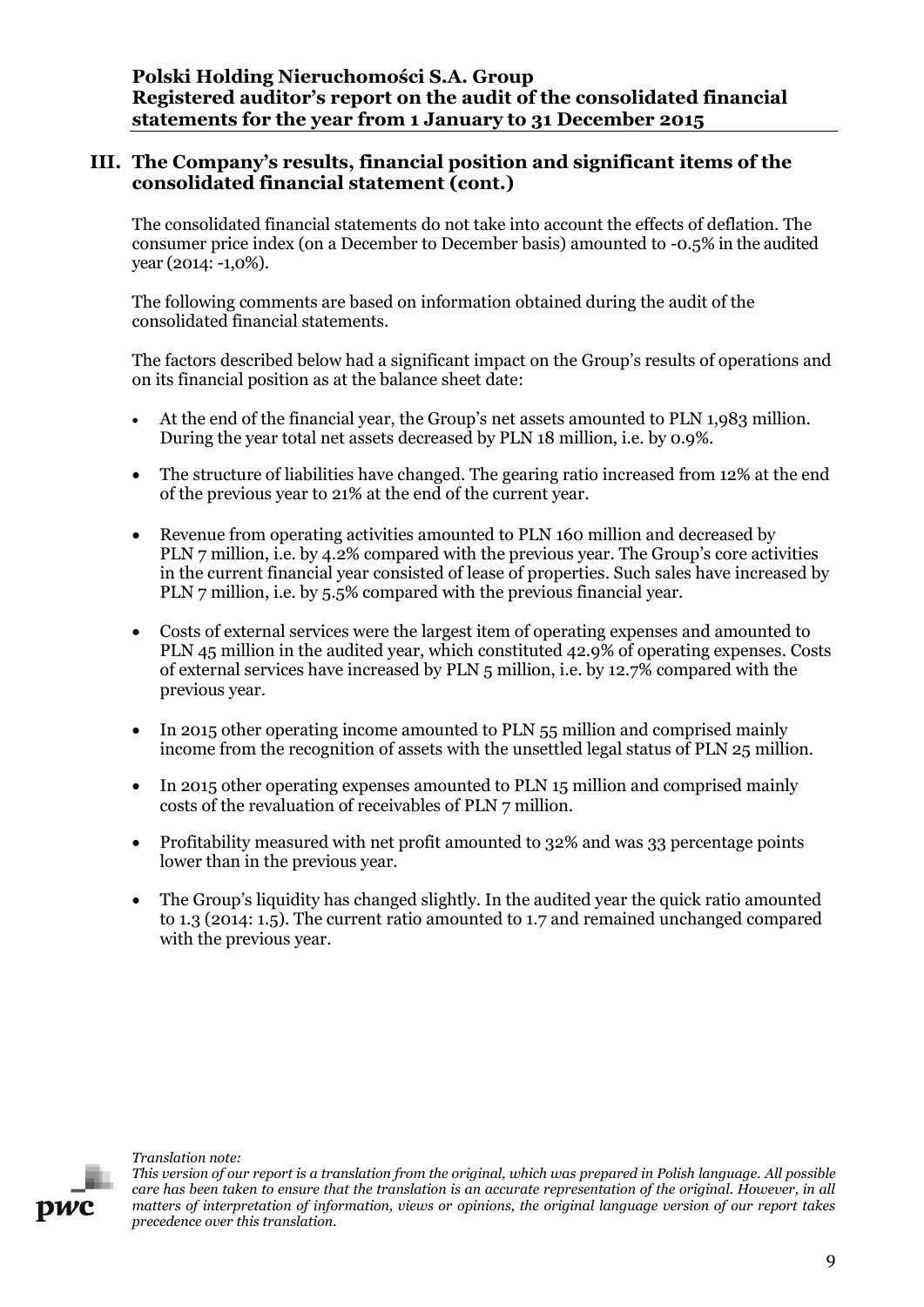# **IV. The independent registered auditor's statements**

- <span id="page-16-0"></span>a. The Management Board of the Parent Company provided all the information, explanations, and representations required by us in the course of the audit and provided us with a representation letter confirming the completeness of the information included in the accounting records and the disclosure of all contingent liabilities and post balance-sheet events which occurred up to the date on which that letter was signed.
- b. The scope of the audit was not limited.
- c. The calculation of goodwill and excess of acquirer's interest in the net fair value of the identifiable assets, liabilities and contingent liabilities of the acquire, over the cost of acquisition arising in the audited year and their recognition in the consolidated financial statements complied in all material respects with the adopted accounting policies.
- d. The consolidation of equity items and the determination of minority interests were carried out properly in all material respects.
- e. The elimination of mutual balances (receivables and payables) and transactions (revenue and costs) of the consolidated entities were carried out, in all material respects, in accordance with IFRS as adopted by the European Union.
- f. The elimination of unrealized gains/losses of consolidated entities included in the book value of assets and in respect of dividend payments was carried out, in all material respects, in accordance with IFRS as adopted by the European Union.
- g. The impact of the disposal or partial disposal of shares in subordinated entities was accounted for properly in all material respects, in accordance with IFRS as adopted by the European Union.
- h. The consolidation documentation was complete and accurate and it is stored in a manner ensuring proper safeguarding.
- i. The consolidated financial statements of the Group as at and for the year ended 31 December 2014 were approved by Resolution No. 3/2015 passed by the General Shareholders' Meeting of the Parent Company on 30 June 2015 and filed with the National Court Register in Warsaw on 8 July 2015.
- j. The notes to the consolidated financial statements, which include the introduction and additional notes and explanations present all the significant information in accordance with IFRS as adopted by the European Union





*This version of our report is a translation from the original, which was prepared in Polish language. All possible care has been taken to ensure that the translation is an accurate representation of the original. However, in all matters of interpretation of information, views or opinions, the original language version of our report takes precedence over this translation.*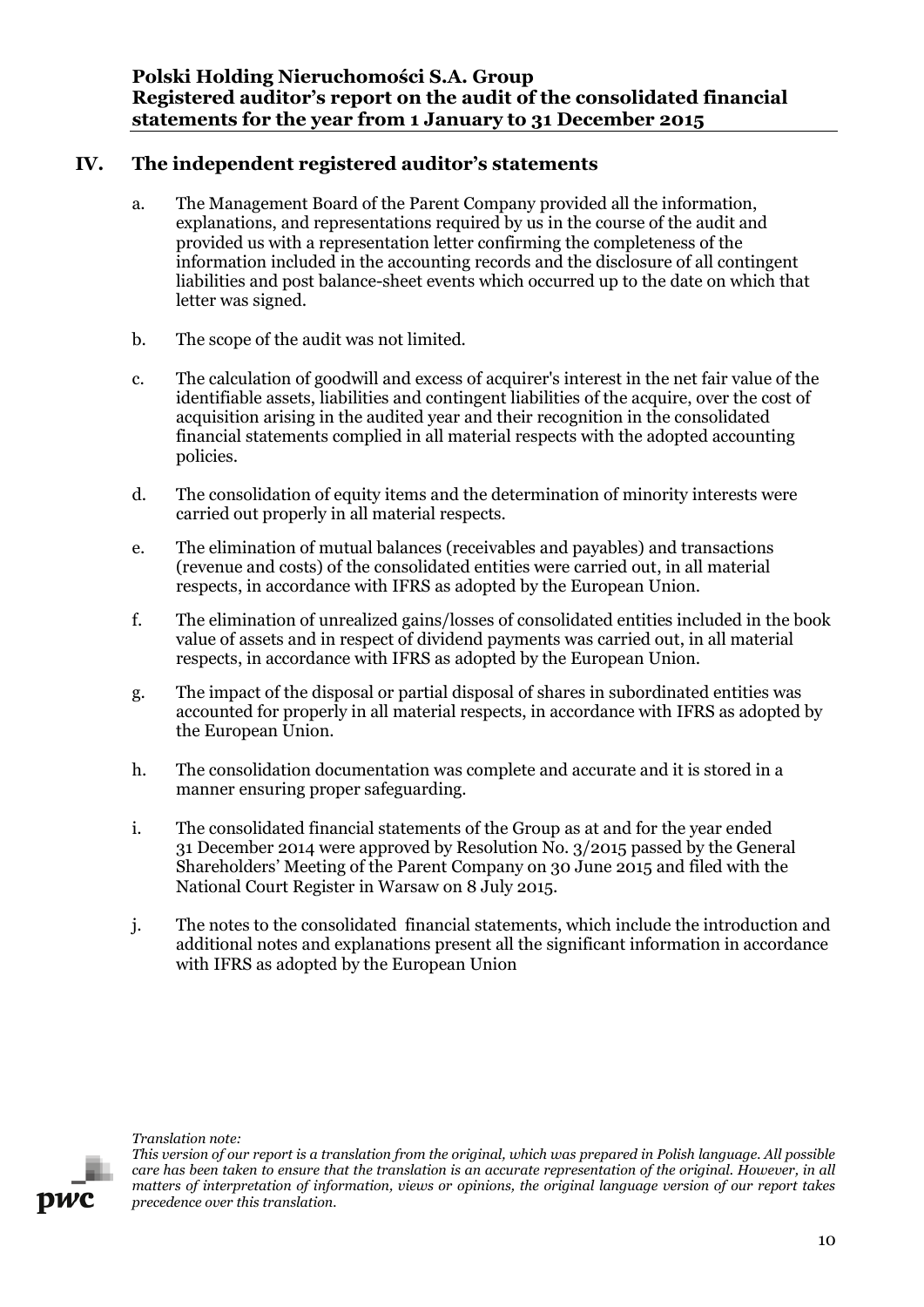# **IV. The independent registered auditor's statements (cont.)**

k. The information in the Group Directors' Report for the year from 1 January to 31 December 2015 has been presented in accordance with the provisions of the Decree of the Minister of Finance dated 19 February 2009 on current and periodic information to be provided by issuers of securities and conditions for recognizing as equivalent the information required by the provisions of law of a country not being a member state (Journal of Laws of 2014, item 133) and is consistent with that presented in the consolidated financial statements.

*Translation note:*